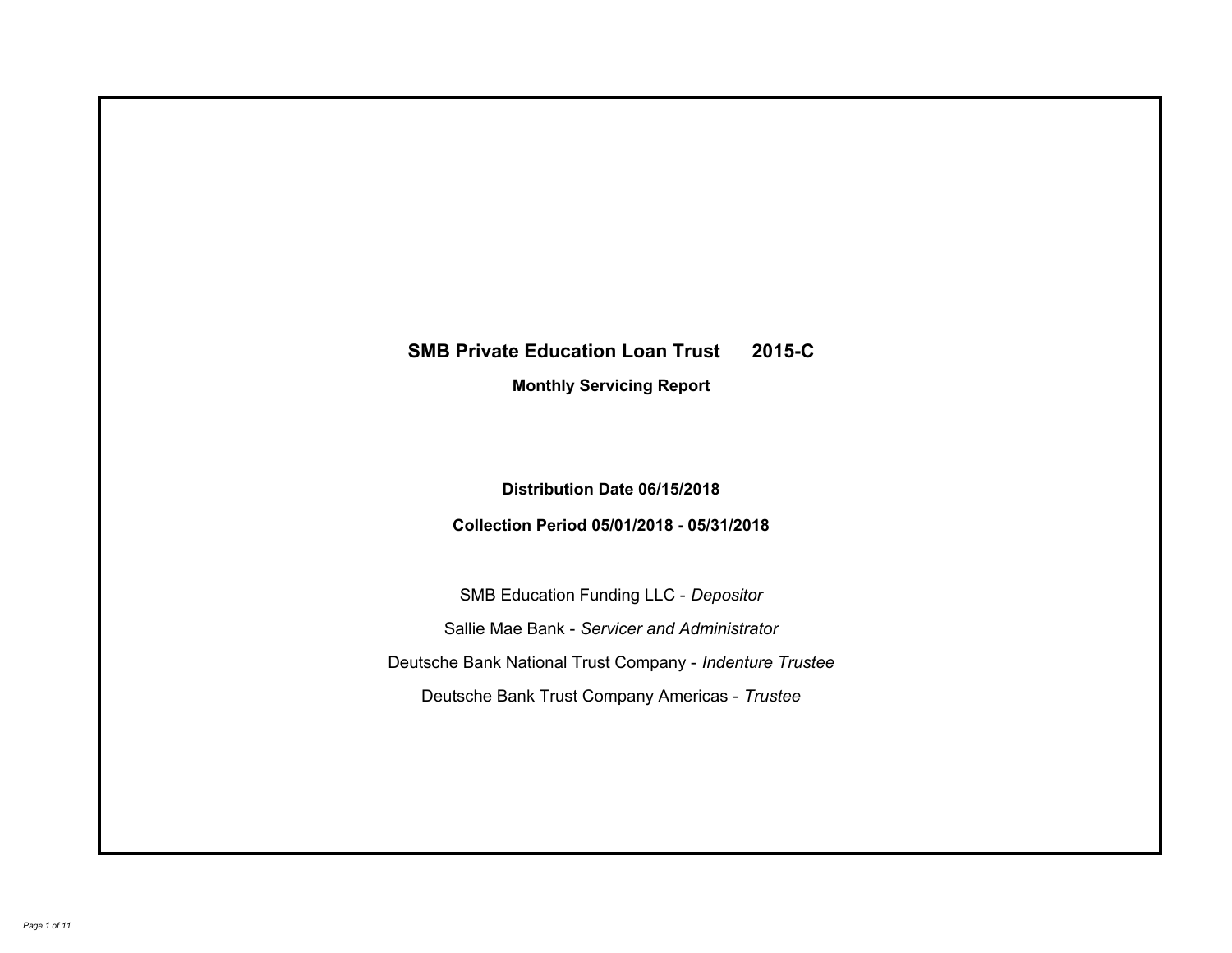| A           | <b>Student Loan Portfolio Characteristics</b>   |                                              | <b>Settlement Date</b><br>10/27/2015 | 04/30/2018            | 05/31/2018            |
|-------------|-------------------------------------------------|----------------------------------------------|--------------------------------------|-----------------------|-----------------------|
|             | <b>Principal Balance</b>                        |                                              | \$693,787,197.00                     | \$501,096,729.40      | \$492,129,248.15      |
|             | Interest to be Capitalized Balance              |                                              | 55,852,621.68                        | 25, 141, 371.06       | 25,136,059.23         |
|             | Pool Balance                                    |                                              | \$749,639,818.68                     | \$526,238,100.46      | \$517,265,307.38      |
|             | Weighted Average Coupon (WAC)                   |                                              |                                      |                       |                       |
|             |                                                 | WAC1 (Contractual Interest Rate on the Loan) | 8.28%                                | 9.26%                 | 9.23%                 |
|             |                                                 | WAC2 (Average of Applicable Interest Rate)   | 8.28%                                | 9.21%                 | 9.19%                 |
|             | WAC3 (Average of Actual Interest Rate)          |                                              | 8.22%                                | 9.14%                 | 9.11%                 |
|             | Weighted Average Remaining Term                 |                                              | 127.00                               | 121.45                | 121.67                |
|             | Number of Loans                                 |                                              | 65,154                               | 46,988                | 46,223                |
|             | Number of Borrowers<br>Pool Factor              |                                              | 45,614                               | 33,508<br>0.701987925 | 33,006<br>0.690018452 |
|             | Since Issued Total Constant Prepayment Rate (1) |                                              |                                      | 9.73%                 | 9.78%                 |
|             |                                                 |                                              |                                      |                       |                       |
| B           | <b>Debt Securities</b>                          | <b>Cusip/Isin</b>                            | 05/15/2018                           |                       | 06/15/2018            |
|             | A <sub>2</sub> A                                | 78448RAB2                                    | \$150,608,797.25                     |                       | \$146,373,755.83      |
|             | A2B                                             | 78448RAC0                                    | \$72,757,873.07                      |                       | \$70,711,959.34       |
|             | A3                                              | 78448RAD8                                    | \$75,000,000.00                      |                       | \$75,000,000.00       |
|             | В                                               | 78448RAE6                                    | \$70,000,000.00                      |                       | \$70,000,000.00       |
|             | C                                               | 78448RAF3                                    | \$50,000,000.00                      |                       | \$50,000,000.00       |
|             |                                                 |                                              |                                      |                       |                       |
| $\mathsf C$ | <b>Certificates</b>                             | <b>Cusip/Isin</b>                            | 05/15/2018                           |                       | 06/15/2018            |
|             | Residual                                        | 78448R106                                    | \$100,000.00                         |                       | \$100,000.00          |
|             |                                                 |                                              |                                      |                       |                       |
| D           | <b>Account Balances</b>                         |                                              | 05/15/2018                           |                       | 06/15/2018            |
|             | Reserve Account Balance                         |                                              | \$1,884,455.00                       |                       | \$1,884,455.00        |
|             |                                                 |                                              |                                      |                       |                       |
| Ε           | <b>Asset / Liability</b>                        |                                              | 05/15/2018                           |                       | 06/15/2018            |
|             | Overcollateralization Percentage                |                                              | 20.50%                               |                       | 20.33%                |
|             | Specified Overcollateralization Amount          |                                              | \$157,871,430.14                     |                       | \$155,179,592.21      |
|             | Actual Overcollateralization Amount             |                                              | \$107,871,430.14                     |                       | \$105,179,592.21      |
|             |                                                 |                                              |                                      |                       |                       |

(1) For additional information, see 'Since Issued CPR Methodology' found on page 11 of this report.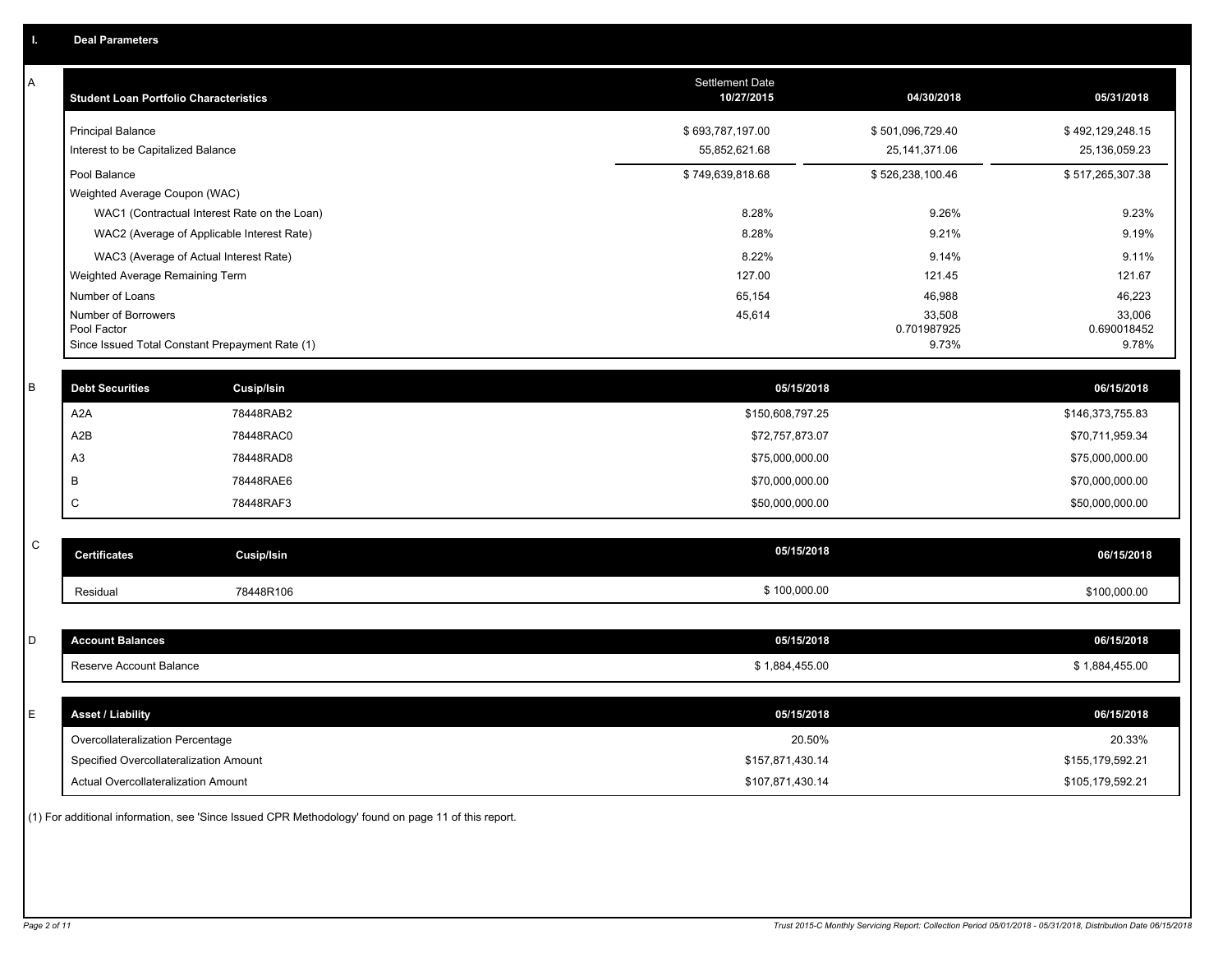### **II. 2015-C Trust Activity 05/01/2018 through 05/31/2018**

| <b>Borrower Principal</b><br>9,534,870.07<br><b>Consolidation Activity Principal</b><br>0.00<br>0.00<br>Seller Principal Reimbursement<br>Servicer Principal Reimbursement<br>0.00<br>0.00<br>Delinquent Principal Purchases by Servicer<br>20,266.89<br><b>Other Principal Deposits</b><br>\$9,555,136.96<br><b>Total Principal Receipts</b><br>В<br><b>Student Loan Interest Receipts</b><br>2,702,830.38<br><b>Borrower Interest</b><br>0.00<br><b>Consolidation Activity Interest</b><br>Seller Interest Reimbursement<br>0.00<br>0.00<br>Servicer Interest Reimbursement<br>0.00<br>Delinquent Interest Purchases by Servicer<br>Other Interest Deposits<br>204.66<br>\$2,703,035.04<br><b>Total Interest Receipts</b><br>С<br><b>Recoveries on Realized Losses</b><br>\$73,544.71<br>\$19,426.20<br>D<br><b>Investment Income</b><br>Е<br><b>Funds Borrowed from Next Collection Period</b><br>\$0.00<br>F<br>\$0.00<br><b>Funds Repaid from Prior Collection Period</b><br>G<br>\$0.00<br>Loan Sale or Purchase Proceeds<br>\$0.00<br>н<br>Initial Deposits to Distribution Account<br><b>Excess Transferred from Other Accounts</b><br>\$0.00<br><b>Borrower Benefit Reimbursements</b><br>\$0.00<br>J<br>K<br><b>Other Deposits</b><br>\$0.00<br>L<br><b>Other Fees Collected</b><br>\$0.00<br>М<br><b>AVAILABLE FUNDS</b><br>\$12,351,142.91<br>N<br>Non-Cash Principal Activity During Collection Period<br>\$587,655.71<br>O<br>Aggregate Purchased Amounts by the Depositor, Servicer or Seller<br>\$20,471.55<br>P<br>\$0.00<br>Aggregate Loan Substitutions | Α | <b>Student Loan Principal Receipts</b> |  |
|----------------------------------------------------------------------------------------------------------------------------------------------------------------------------------------------------------------------------------------------------------------------------------------------------------------------------------------------------------------------------------------------------------------------------------------------------------------------------------------------------------------------------------------------------------------------------------------------------------------------------------------------------------------------------------------------------------------------------------------------------------------------------------------------------------------------------------------------------------------------------------------------------------------------------------------------------------------------------------------------------------------------------------------------------------------------------------------------------------------------------------------------------------------------------------------------------------------------------------------------------------------------------------------------------------------------------------------------------------------------------------------------------------------------------------------------------------------------------------------------------------------------------------------------------------------------------|---|----------------------------------------|--|
|                                                                                                                                                                                                                                                                                                                                                                                                                                                                                                                                                                                                                                                                                                                                                                                                                                                                                                                                                                                                                                                                                                                                                                                                                                                                                                                                                                                                                                                                                                                                                                            |   |                                        |  |
|                                                                                                                                                                                                                                                                                                                                                                                                                                                                                                                                                                                                                                                                                                                                                                                                                                                                                                                                                                                                                                                                                                                                                                                                                                                                                                                                                                                                                                                                                                                                                                            |   |                                        |  |
|                                                                                                                                                                                                                                                                                                                                                                                                                                                                                                                                                                                                                                                                                                                                                                                                                                                                                                                                                                                                                                                                                                                                                                                                                                                                                                                                                                                                                                                                                                                                                                            |   |                                        |  |
|                                                                                                                                                                                                                                                                                                                                                                                                                                                                                                                                                                                                                                                                                                                                                                                                                                                                                                                                                                                                                                                                                                                                                                                                                                                                                                                                                                                                                                                                                                                                                                            |   |                                        |  |
|                                                                                                                                                                                                                                                                                                                                                                                                                                                                                                                                                                                                                                                                                                                                                                                                                                                                                                                                                                                                                                                                                                                                                                                                                                                                                                                                                                                                                                                                                                                                                                            |   |                                        |  |
|                                                                                                                                                                                                                                                                                                                                                                                                                                                                                                                                                                                                                                                                                                                                                                                                                                                                                                                                                                                                                                                                                                                                                                                                                                                                                                                                                                                                                                                                                                                                                                            |   |                                        |  |
|                                                                                                                                                                                                                                                                                                                                                                                                                                                                                                                                                                                                                                                                                                                                                                                                                                                                                                                                                                                                                                                                                                                                                                                                                                                                                                                                                                                                                                                                                                                                                                            |   |                                        |  |
|                                                                                                                                                                                                                                                                                                                                                                                                                                                                                                                                                                                                                                                                                                                                                                                                                                                                                                                                                                                                                                                                                                                                                                                                                                                                                                                                                                                                                                                                                                                                                                            |   |                                        |  |
|                                                                                                                                                                                                                                                                                                                                                                                                                                                                                                                                                                                                                                                                                                                                                                                                                                                                                                                                                                                                                                                                                                                                                                                                                                                                                                                                                                                                                                                                                                                                                                            |   |                                        |  |
|                                                                                                                                                                                                                                                                                                                                                                                                                                                                                                                                                                                                                                                                                                                                                                                                                                                                                                                                                                                                                                                                                                                                                                                                                                                                                                                                                                                                                                                                                                                                                                            |   |                                        |  |
|                                                                                                                                                                                                                                                                                                                                                                                                                                                                                                                                                                                                                                                                                                                                                                                                                                                                                                                                                                                                                                                                                                                                                                                                                                                                                                                                                                                                                                                                                                                                                                            |   |                                        |  |
|                                                                                                                                                                                                                                                                                                                                                                                                                                                                                                                                                                                                                                                                                                                                                                                                                                                                                                                                                                                                                                                                                                                                                                                                                                                                                                                                                                                                                                                                                                                                                                            |   |                                        |  |
|                                                                                                                                                                                                                                                                                                                                                                                                                                                                                                                                                                                                                                                                                                                                                                                                                                                                                                                                                                                                                                                                                                                                                                                                                                                                                                                                                                                                                                                                                                                                                                            |   |                                        |  |
|                                                                                                                                                                                                                                                                                                                                                                                                                                                                                                                                                                                                                                                                                                                                                                                                                                                                                                                                                                                                                                                                                                                                                                                                                                                                                                                                                                                                                                                                                                                                                                            |   |                                        |  |
|                                                                                                                                                                                                                                                                                                                                                                                                                                                                                                                                                                                                                                                                                                                                                                                                                                                                                                                                                                                                                                                                                                                                                                                                                                                                                                                                                                                                                                                                                                                                                                            |   |                                        |  |
|                                                                                                                                                                                                                                                                                                                                                                                                                                                                                                                                                                                                                                                                                                                                                                                                                                                                                                                                                                                                                                                                                                                                                                                                                                                                                                                                                                                                                                                                                                                                                                            |   |                                        |  |
|                                                                                                                                                                                                                                                                                                                                                                                                                                                                                                                                                                                                                                                                                                                                                                                                                                                                                                                                                                                                                                                                                                                                                                                                                                                                                                                                                                                                                                                                                                                                                                            |   |                                        |  |
|                                                                                                                                                                                                                                                                                                                                                                                                                                                                                                                                                                                                                                                                                                                                                                                                                                                                                                                                                                                                                                                                                                                                                                                                                                                                                                                                                                                                                                                                                                                                                                            |   |                                        |  |
|                                                                                                                                                                                                                                                                                                                                                                                                                                                                                                                                                                                                                                                                                                                                                                                                                                                                                                                                                                                                                                                                                                                                                                                                                                                                                                                                                                                                                                                                                                                                                                            |   |                                        |  |
|                                                                                                                                                                                                                                                                                                                                                                                                                                                                                                                                                                                                                                                                                                                                                                                                                                                                                                                                                                                                                                                                                                                                                                                                                                                                                                                                                                                                                                                                                                                                                                            |   |                                        |  |
|                                                                                                                                                                                                                                                                                                                                                                                                                                                                                                                                                                                                                                                                                                                                                                                                                                                                                                                                                                                                                                                                                                                                                                                                                                                                                                                                                                                                                                                                                                                                                                            |   |                                        |  |
|                                                                                                                                                                                                                                                                                                                                                                                                                                                                                                                                                                                                                                                                                                                                                                                                                                                                                                                                                                                                                                                                                                                                                                                                                                                                                                                                                                                                                                                                                                                                                                            |   |                                        |  |
|                                                                                                                                                                                                                                                                                                                                                                                                                                                                                                                                                                                                                                                                                                                                                                                                                                                                                                                                                                                                                                                                                                                                                                                                                                                                                                                                                                                                                                                                                                                                                                            |   |                                        |  |
|                                                                                                                                                                                                                                                                                                                                                                                                                                                                                                                                                                                                                                                                                                                                                                                                                                                                                                                                                                                                                                                                                                                                                                                                                                                                                                                                                                                                                                                                                                                                                                            |   |                                        |  |
|                                                                                                                                                                                                                                                                                                                                                                                                                                                                                                                                                                                                                                                                                                                                                                                                                                                                                                                                                                                                                                                                                                                                                                                                                                                                                                                                                                                                                                                                                                                                                                            |   |                                        |  |
|                                                                                                                                                                                                                                                                                                                                                                                                                                                                                                                                                                                                                                                                                                                                                                                                                                                                                                                                                                                                                                                                                                                                                                                                                                                                                                                                                                                                                                                                                                                                                                            |   |                                        |  |
|                                                                                                                                                                                                                                                                                                                                                                                                                                                                                                                                                                                                                                                                                                                                                                                                                                                                                                                                                                                                                                                                                                                                                                                                                                                                                                                                                                                                                                                                                                                                                                            |   |                                        |  |
|                                                                                                                                                                                                                                                                                                                                                                                                                                                                                                                                                                                                                                                                                                                                                                                                                                                                                                                                                                                                                                                                                                                                                                                                                                                                                                                                                                                                                                                                                                                                                                            |   |                                        |  |
|                                                                                                                                                                                                                                                                                                                                                                                                                                                                                                                                                                                                                                                                                                                                                                                                                                                                                                                                                                                                                                                                                                                                                                                                                                                                                                                                                                                                                                                                                                                                                                            |   |                                        |  |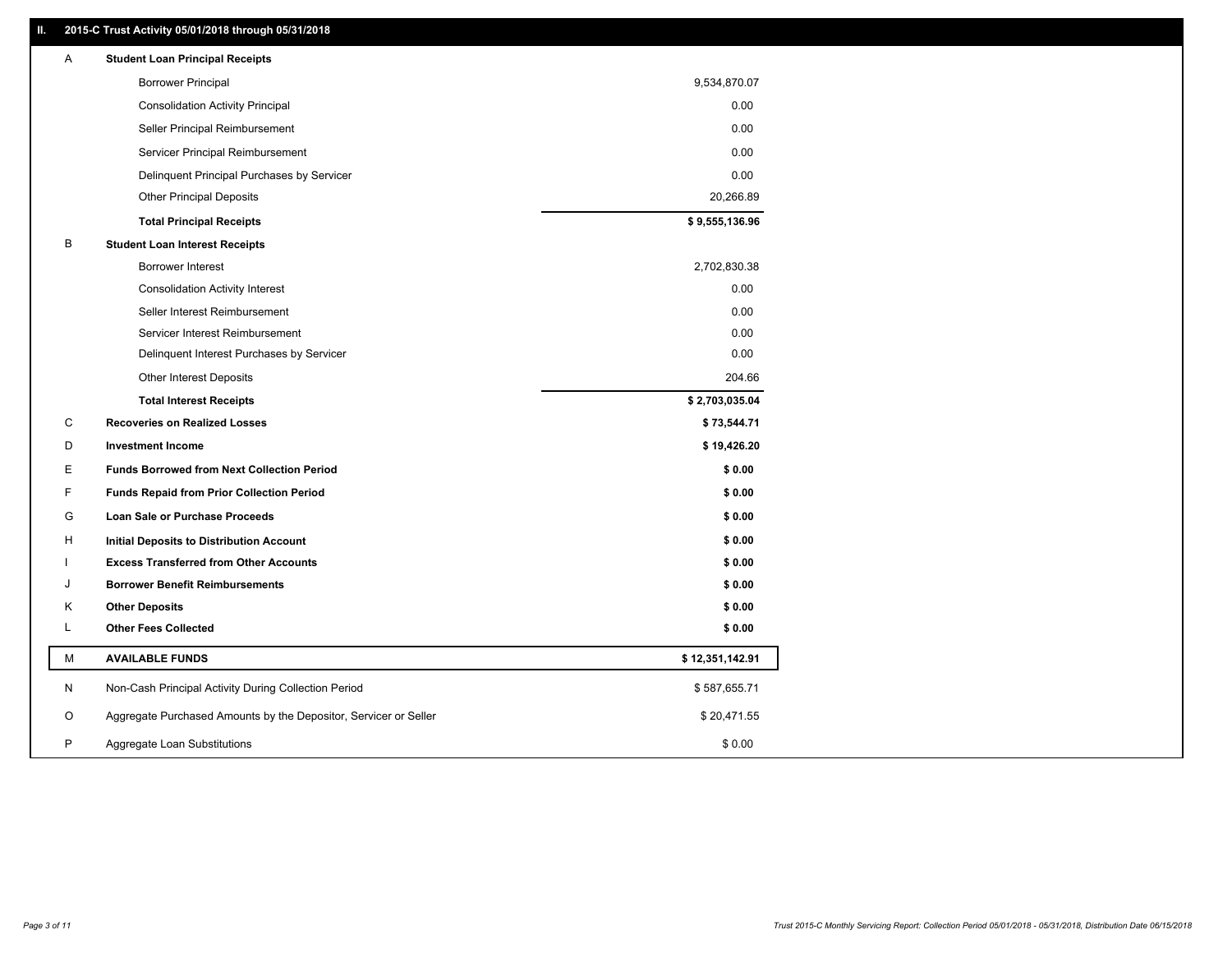|                   |                       |                   |         |                                                                  | <b>Loans by Repayment Status</b> |                            |                          |         |                                                           |                |                            |
|-------------------|-----------------------|-------------------|---------|------------------------------------------------------------------|----------------------------------|----------------------------|--------------------------|---------|-----------------------------------------------------------|----------------|----------------------------|
|                   |                       |                   |         | 05/31/2018                                                       |                                  |                            |                          |         | 04/30/2018                                                |                |                            |
|                   |                       | Wtd Avg<br>Coupon | # Loans | <b>Principal and</b><br><b>Interest Accrued</b><br>to Capitalize | % of Principal                   | % of Loans in<br>Repay (1) | <b>Wtd Avg</b><br>Coupon | # Loans | Principal and<br><b>Interest Accrued</b><br>to Capitalize | % of Principal | % of Loans in<br>Repay (1) |
| INTERIM:          | IN SCHOOL             | 10.28%            | 2,372   | \$34,101,319.65                                                  | 6.593%                           | $-$ %                      | 10.24%                   | 2,808   | \$40,730,606.79                                           | 7.740%         | $-$ %                      |
|                   | GRACE                 | 10.23%            | 1,309   | \$18,401,016.14                                                  | 3.557%                           | $-$ %                      | 10.36%                   | 924     | \$12,105,637.18                                           | 2.300%         | $-$ %                      |
|                   | <b>DEFERMENT</b>      | 10.28%            | 2,645   | \$33,165,736.30                                                  | 6.412%                           | $-$ %                      | 10.24%                   | 2,857   | \$35,339,962.20                                           | 6.716%         | $-$ %                      |
| <b>REPAYMENT:</b> | <b>CURRENT</b>        | 8.86%             | 37,515  | \$396,835,075.53                                                 | 76.718%                          | 91.946%                    | 8.88%                    | 37,934  | \$402,249,975.80                                          | 76.439%        | 91.825%                    |
|                   | 31-60 DAYS DELINQUENT | 9.65%             | 635     | \$8,356,445.26                                                   | 1.616%                           | 1.936%                     | 9.24%                    | 616     | \$7,849,339.72                                            | 1.492%         | 1.792%                     |
|                   | 61-90 DAYS DELINQUENT | 8.28%             | 304     | \$4,351,575.17                                                   | 0.841%                           | 1.008%                     | 8.93%                    | 328     | \$5,053,568.68                                            | 0.960%         | 1.154%                     |
|                   | > 90 DAYS DELINQUENT  | 9.92%             | 156     | \$2,446,854.88                                                   | 0.473%                           | 0.567%                     | 9.74%                    | 153     | \$2,081,719.07                                            | 0.396%         | 0.475%                     |
|                   | FORBEARANCE           | 9.01%             | 1,287   | \$19,607,284.45                                                  | 3.791%                           | 4.543%                     | 9.22%                    | 1,368   | \$20,827,291.02                                           | 3.958%         | 4.754%                     |
| <b>TOTAL</b>      |                       |                   | 46,223  | \$517,265,307.38                                                 | 100.00%                          | 100.00%                    |                          | 46,988  | \$526,238,100.46                                          | 100.00%        | 100.00%                    |

Percentages may not total 100% due to rounding \*

1 Loans classified in "Repayment" include any loan for which interim interest only, \$25 fixed payments or full principal and interest payments are due.

| 05/31/2018<br>04/30/2018<br>Principal and<br><b>Principal and</b><br><b>Wtd Avg</b><br>% of Loans in<br><b>Wtd Avg</b><br><b>Interest Accrued</b><br><b>Interest Accrued</b><br>P&I Repay (2)<br>to Capitalize<br>% of Principal<br># Loans<br>to Capitalize<br>% of Principal<br>Coupon<br># Loans<br>Coupon<br>IN SCHOOL<br>$-$ %<br>INTERIM:<br>10.00%<br>4,442<br>12.333%<br>9.98%<br>5,289<br>14.490%<br>\$63,792,177.14<br>\$76,252,468.01<br><b>GRACE</b><br>$-$ %<br>9.96%<br>2,397<br>6.446%<br>10.01%<br>1,655<br>4.160%<br>\$33,342,335.09<br>\$21,890,090.81<br><b>DEFERMENT</b><br>$-$ %<br>9.90%<br>4,857<br>11.278%<br>9.87%<br>5,238<br>\$62,376,963.41<br>11.853%<br>\$58,334,609.32<br><b>CURRENT</b><br>8.71%<br>32,179<br>32,392<br>P&I REPAYMENT:<br>\$327,427,187.18<br>63.300%<br>90.500%<br>8.74%<br>\$330,514,114.63<br>62.807%<br>31-60 DAYS DELINQUENT |  |       |     |                | <b>Loans by Borrower Status</b> |        |       |     |                |        |                                |
|-----------------------------------------------------------------------------------------------------------------------------------------------------------------------------------------------------------------------------------------------------------------------------------------------------------------------------------------------------------------------------------------------------------------------------------------------------------------------------------------------------------------------------------------------------------------------------------------------------------------------------------------------------------------------------------------------------------------------------------------------------------------------------------------------------------------------------------------------------------------------------------|--|-------|-----|----------------|---------------------------------|--------|-------|-----|----------------|--------|--------------------------------|
|                                                                                                                                                                                                                                                                                                                                                                                                                                                                                                                                                                                                                                                                                                                                                                                                                                                                                   |  |       |     |                |                                 |        |       |     |                |        |                                |
|                                                                                                                                                                                                                                                                                                                                                                                                                                                                                                                                                                                                                                                                                                                                                                                                                                                                                   |  |       |     |                |                                 |        |       |     |                |        | % of Loans in<br>P&I Repay (2) |
|                                                                                                                                                                                                                                                                                                                                                                                                                                                                                                                                                                                                                                                                                                                                                                                                                                                                                   |  |       |     |                |                                 |        |       |     |                |        | $-$ %                          |
|                                                                                                                                                                                                                                                                                                                                                                                                                                                                                                                                                                                                                                                                                                                                                                                                                                                                                   |  |       |     |                |                                 |        |       |     |                |        | $-$ %                          |
|                                                                                                                                                                                                                                                                                                                                                                                                                                                                                                                                                                                                                                                                                                                                                                                                                                                                                   |  |       |     |                |                                 |        |       |     |                |        | $-$ %                          |
|                                                                                                                                                                                                                                                                                                                                                                                                                                                                                                                                                                                                                                                                                                                                                                                                                                                                                   |  |       |     |                |                                 |        |       |     |                |        | 90.374%                        |
|                                                                                                                                                                                                                                                                                                                                                                                                                                                                                                                                                                                                                                                                                                                                                                                                                                                                                   |  | 9.62% | 608 | \$8,038,556.82 | 1.554%                          | 2.222% | 9.19% | 573 | \$7,287,956.55 | 1.385% | 1.993%                         |
| 61-90 DAYS DELINQUENT<br>297<br>0.827%<br>323<br>8.26%<br>\$4,276,302.50<br>1.182%<br>8.93%<br>0.956%<br>\$5,031,436.75                                                                                                                                                                                                                                                                                                                                                                                                                                                                                                                                                                                                                                                                                                                                                           |  |       |     |                |                                 |        |       |     |                |        | 1.376%                         |
| > 90 DAYS DELINQUENT<br>9.92%<br>156<br>0.473%<br>0.676%<br>9.73%<br>150<br>\$2,057,779.28<br>0.391%<br>\$2,446,854.88                                                                                                                                                                                                                                                                                                                                                                                                                                                                                                                                                                                                                                                                                                                                                            |  |       |     |                |                                 |        |       |     |                |        | 0.563%                         |
| 9.01%<br>FORBEARANCE<br>1,287<br>5.419%<br>9.22%<br>1,368<br>3.958%<br>\$19,607,284.45<br>3.791%<br>\$20,827,291.02                                                                                                                                                                                                                                                                                                                                                                                                                                                                                                                                                                                                                                                                                                                                                               |  |       |     |                |                                 |        |       |     |                |        | 5.695%                         |
| <b>TOTAL</b><br>100.00%<br>46,223<br>100.00%<br>46,988<br>\$517,265,307.38<br>\$526,238,100.46<br>100.00%<br>$\star$<br>Percentages may not total 100% due to rounding<br>2 Loans classified in "P&I Repayment" includes only those loans for which scheduled principal and interest payments are due.                                                                                                                                                                                                                                                                                                                                                                                                                                                                                                                                                                            |  |       |     |                |                                 |        |       |     |                |        | 100.00%                        |

WAC reflects WAC3 To conform with company standard reporting these sections now include Princial and Interest Accrued to Capitalize.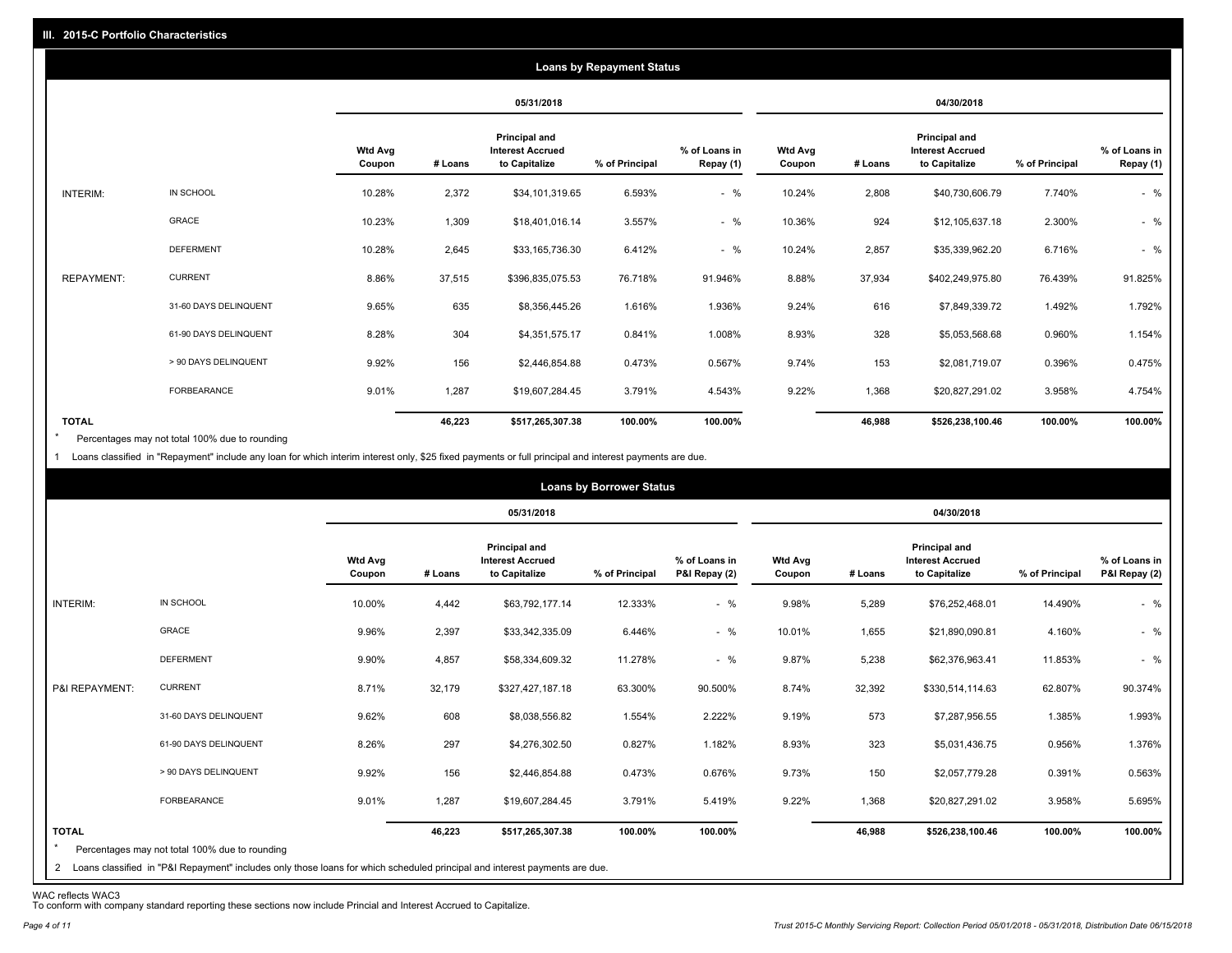|                                                                                                  | 5/31/2018        | 4/30/2018        |  |
|--------------------------------------------------------------------------------------------------|------------------|------------------|--|
| Pool Balance                                                                                     | \$517,265,307.38 | \$526,238,100.46 |  |
| Total # Loans                                                                                    | 46,223           | 46,988           |  |
| Total # Borrowers                                                                                | 33,006           | 33,508           |  |
| Weighted Average Coupon                                                                          | 9.19%            | 9.21%            |  |
| Weighted Average Remaining Term                                                                  | 121.67           | 121.45           |  |
| Percent of Pool - Cosigned                                                                       | 93.1%            | 93.1%            |  |
| Percent of Pool - Non Cosigned                                                                   | 6.9%             | 6.9%             |  |
| Borrower Interest Accrued for Period                                                             | \$3,808,962.63   | \$3,745,509.99   |  |
| <b>Outstanding Borrower Interest Accrued</b>                                                     | \$28,250,309.47  | \$28,240,924.62  |  |
| Gross Principal Realized Loss - Periodic *                                                       | \$417,867.76     | \$807,032.80     |  |
| Gross Principal Realized Loss - Cumulative *                                                     | \$16,574,607.61  | \$16,156,739.85  |  |
| Recoveries on Realized Losses - Periodic                                                         | \$73,544.71      | \$115,804.45     |  |
| Recoveries on Realized Losses - Cumulative                                                       | \$2,142,738.68   | \$2,069,193.97   |  |
| Net Losses - Periodic                                                                            | \$344,323.05     | \$691,228.35     |  |
| Net Losses - Cumulative                                                                          | \$14,431,868.93  | \$14,087,545.88  |  |
| Non-Cash Principal Activity - Capitalized Interest                                               | \$1,008,635.89   | \$669,244.48     |  |
| Since Issued Total Constant Prepayment Rate (CPR) (1)                                            | 9.78%            | 9.73%            |  |
| <b>Loan Substitutions</b>                                                                        | \$0.00           | \$0.00           |  |
| <b>Cumulative Loan Substitutions</b>                                                             | \$0.00           | \$0.00           |  |
| <b>Unpaid Servicing Fees</b>                                                                     | \$0.00           | \$0.00           |  |
| <b>Unpaid Administration Fees</b>                                                                | \$0.00           | \$0.00           |  |
| <b>Unpaid Carryover Servicing Fees</b>                                                           | \$0.00           | \$0.00           |  |
| Note Interest Shortfall                                                                          | \$0.00           | \$0.00           |  |
| Loans in Modification                                                                            | \$37,004,890.10  | \$35,557,899.65  |  |
| % of Loans in Modification as a % of Loans in Repayment (P&I)                                    | 10.81%           | 10.31%           |  |
|                                                                                                  |                  |                  |  |
| % Annualized Gross Principal Realized Loss - Periodic as a %<br>of Loans in Repayment (P&I) * 12 | 1.47%            | 2.81%            |  |
| % Gross Principal Realized Loss - Cumulative as a % of<br>Original Pool Balance                  | 2.21%            | 2.16%            |  |

\* In accordance with the Servicer's current policies and procedures, after September 1, 2017 loans subject to bankruptcy claims generally will not be reported as a charged-off unless and until they are delinquent for 120 d

(1) For additional information, see 'Since Issued CPR Methodology' found on page 11 of this report.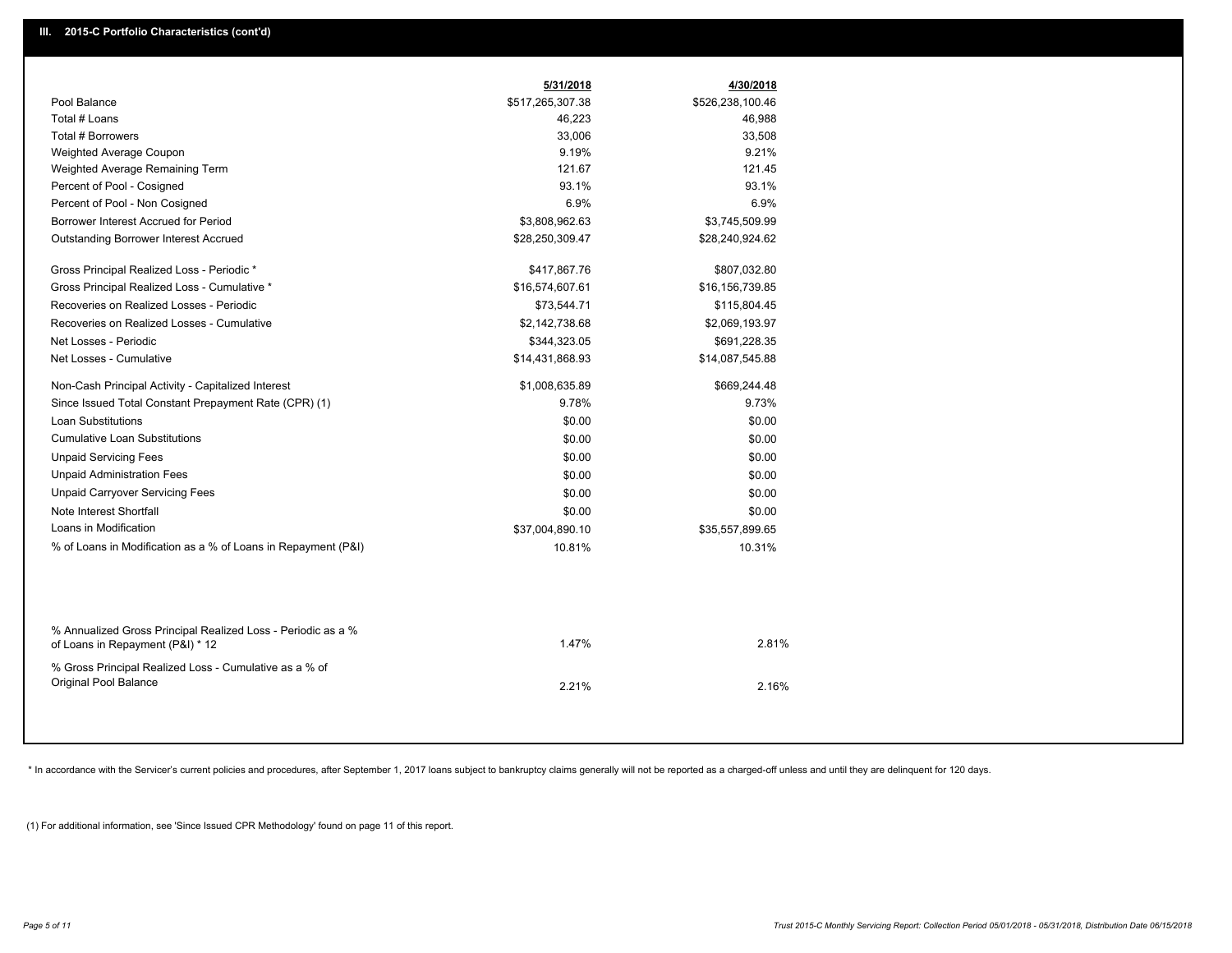#### **Loan Program**  A

|                                    | Weighted<br><b>Average Coupon</b> | # LOANS | <b>\$ AMOUNT</b> | $%$ *     |
|------------------------------------|-----------------------------------|---------|------------------|-----------|
| - Smart Option Interest-Only Loans | 8.45%                             | 10.227  | \$83,910,903.37  | 16.222%   |
| - Smart Option Fixed Pay Loans     | 9.08%                             | 12,206  | \$162,068,027.87 | 31.332%   |
| - Smart Option Deferred Loans      | 9.33%                             | 23.790  | \$271,286,376.14 | 52.446%   |
| - Other Loan Programs              | $0.00\%$                          | 0       | \$0.00           | $0.000\%$ |
| <b>Total</b>                       | $9.11\%$                          | 46,223  | \$517,265,307.38 | 100.000%  |

\* Percentages may not total 100% due to rounding

B

C

**Index Type**

|                       | Weighted<br><b>Average Coupon</b> | # LOANS | <b>\$ AMOUNT</b> | $%$ *    |
|-----------------------|-----------------------------------|---------|------------------|----------|
| - Fixed Rate Loans    | 7.71%                             | 10,155  | \$133,039,024.56 | 25.720%  |
| - LIBOR Indexed Loans | 9.59%                             | 36,068  | \$384,226,282.82 | 74.280%  |
| - Other Index Rates   | $0.00\%$                          | 0       | \$0.00           | 0.000%   |
| Total                 | 9.11%                             | 46,223  | \$517,265,307.38 | 100.000% |

\* Percentages may not total 100% due to rounding

### **Weighted Average Recent FICO**

| (2)<br>Wtd Avg Recent FICO Band | # LOANS | <b>\$ AMOUNT</b> | $%$ *    |
|---------------------------------|---------|------------------|----------|
| $0 - 639$                       | 3,619   | \$40,497,238.66  | 7.829%   |
| 640 - 669                       | 2,844   | \$31,666,971.48  | 6.122%   |
| 670 - 699                       | 4,937   | \$55,168,488.23  | 10.665%  |
| 700 - 739                       | 9,596   | \$108,247,119.08 | 20.927%  |
| $740 +$                         | 25,219  | \$281,642,307.59 | 54.448%  |
| $N/A$ <sub>(1)</sub>            | 8       | \$43,182.34      | 0.008%   |
| <b>Total</b>                    | 46,223  | \$517,265,307.38 | 100.000% |

WAC reflects WAC3

To conform with company standard reporting these sections now include Princial and Interest Accrued to Capitalize.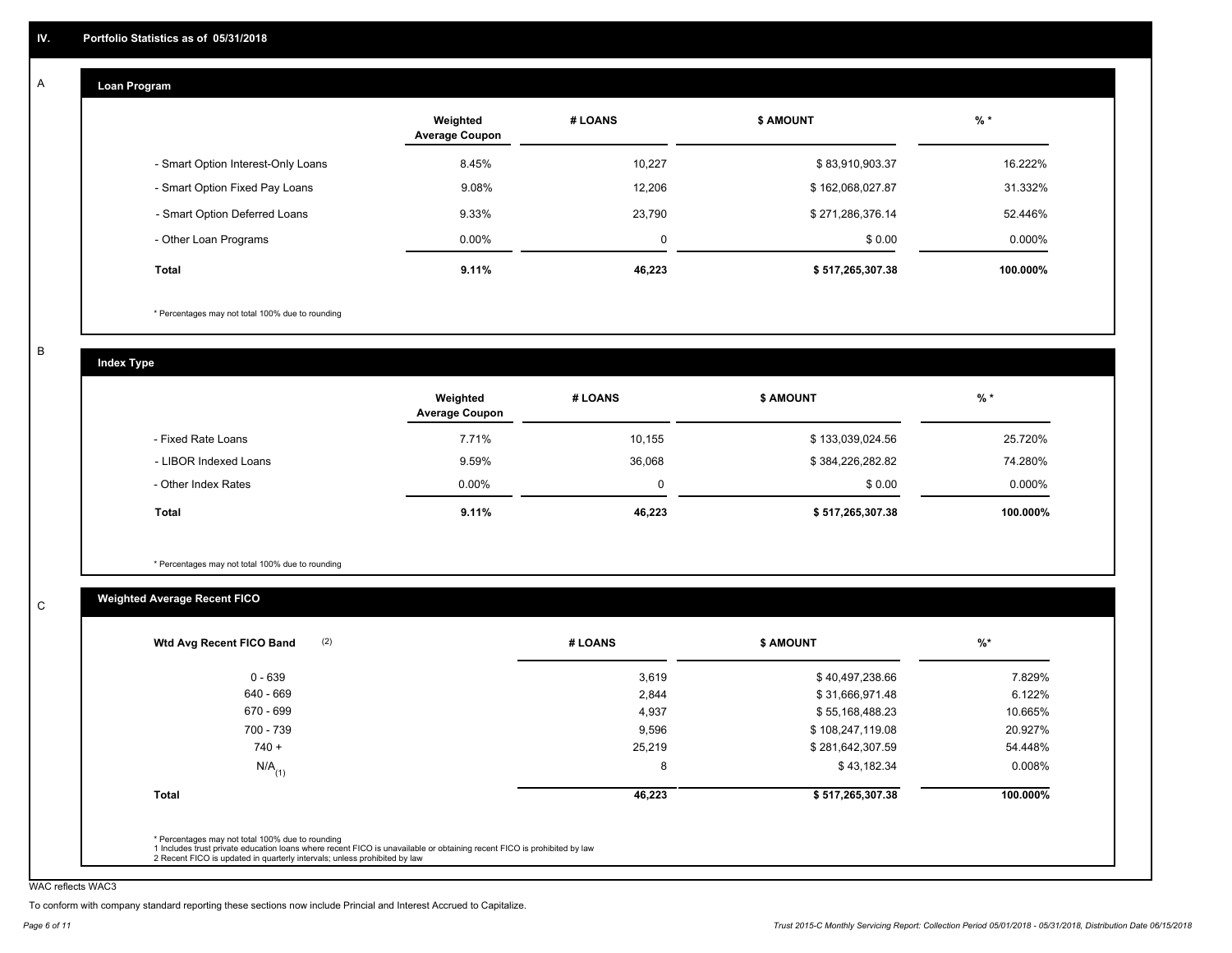| V. |       | 2015-C Reserve Account and Principal Distribution Calculations                                           |                  |  |
|----|-------|----------------------------------------------------------------------------------------------------------|------------------|--|
| А. |       | <b>Reserve Account</b>                                                                                   |                  |  |
|    |       | Specified Reserve Account Balance                                                                        | \$1,884,455.00   |  |
|    |       | Actual Reserve Account Balance                                                                           | \$1,884,455.00   |  |
| В. |       | <b>Principal Distribution Amount</b>                                                                     |                  |  |
|    | i.    | Class A Notes Outstanding                                                                                | \$298,366,670.32 |  |
|    | ii.   | Pool Balance                                                                                             | \$517,265,307.38 |  |
|    | iii.  | First Priority Principal Distribution Amount (i - ii)                                                    | \$0.00           |  |
|    | iv.   | Class A and B Notes Outstanding                                                                          | \$368,366,670.32 |  |
|    | v.    | First Priority Principal Distribution Amount                                                             | \$0.00           |  |
|    | vi.   | Pool Balance                                                                                             | \$517,265,307.38 |  |
|    | vii.  | Specified Overcollateralization Amount                                                                   | \$155,179,592.21 |  |
|    | viii. | Available Funds (after payment of waterfall items A through H)                                           | \$10,813,177.06  |  |
|    | ix.   | Class C Notes Outstanding                                                                                | \$50,000,000.00  |  |
|    | x.    | Regular Principal Distribution Amount (if (iv > 0, (iv - v) - (vi - vii), min(viii, ix))                 | \$6,280,955.15   |  |
|    |       | Pool Balance                                                                                             | \$517,265,307.38 |  |
|    | xi.   | 10% of Initial Pool Balance                                                                              | \$74,963,981.87  |  |
|    | xii.  |                                                                                                          |                  |  |
|    | xiii. | First Priority Principal Distribution Amount                                                             | \$0.00           |  |
|    | XIV.  | Regular Principal Distribution Amount                                                                    | \$6,280,955.15   |  |
|    | XV.   | Available Funds (after payment of waterfall items A through J)                                           | \$4,532,221.91   |  |
|    |       | xvi. Additional Principal Distribution Amount (if( $ix \le x$ , min( $xv$ , $xi \cdot x$ iii - $xiv$ ))) | \$0.00           |  |
|    |       |                                                                                                          |                  |  |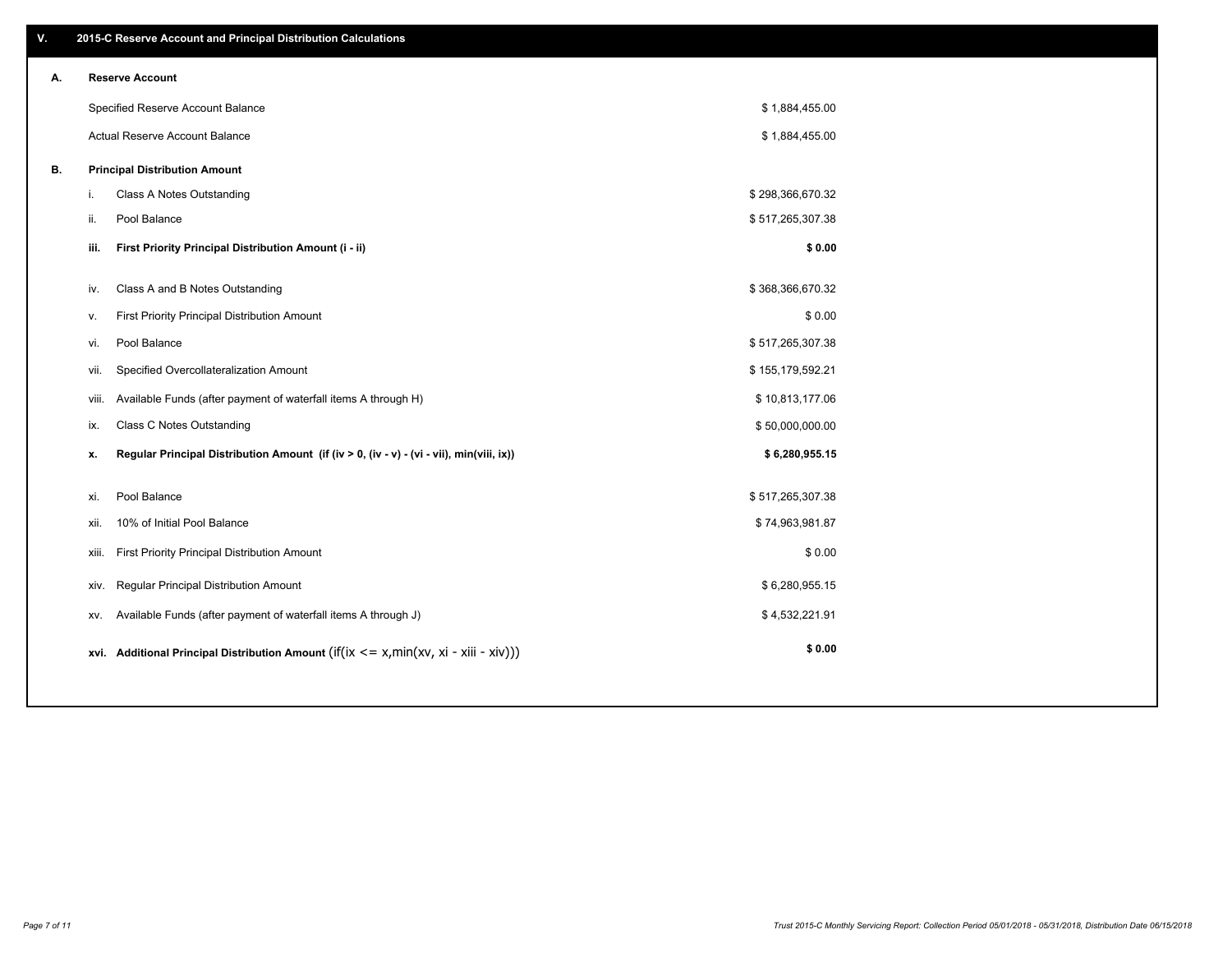|                |                                                         | Paid           | <b>Funds Balance</b> |
|----------------|---------------------------------------------------------|----------------|----------------------|
|                |                                                         |                |                      |
|                | <b>Total Available Funds</b>                            |                | \$12,351,142.91      |
| $\overline{A}$ | <b>Trustee Fees</b>                                     | \$0.00         | \$12,351,142.91      |
| B              | <b>Servicing Fees</b>                                   | \$335,040.98   | \$12,016,101.93      |
| C              | i. Administration Fees                                  | \$8,333.00     | \$12,007,768.93      |
|                | ii. Unreimbursed Administrator Advances plus any Unpaid | \$0.00         | \$12,007,768.93      |
| D              | Class A Noteholders Interest Distribution Amount        | \$802,925.20   | \$11,204,843.73      |
| Е              | <b>First Priority Principal Payment</b>                 | \$0.00         | \$11,204,843.73      |
| F              | Class B Noteholders Interest Distribution Amount        | \$204,166.67   | \$11,000,677.06      |
| G              | Class C Noteholders Interest Distribution Amount        | \$187,500.00   | \$10,813,177.06      |
| H              | <b>Reinstatement Reserve Account</b>                    | \$0.00         | \$10,813,177.06      |
|                | <b>Regular Principal Distribution</b>                   | \$6,280,955.15 | \$4,532,221.91       |
| J              | <b>Carryover Servicing Fees</b>                         | \$0.00         | \$4,532,221.91       |
| K              | Additional Principal Distribution Amount                | \$0.00         | \$4,532,221.91       |
| L              | <b>Unpaid Expenses of Trustee</b>                       | \$0.00         | \$4,532,221.91       |
| М              | Unpaid Expenses of Administrator                        | \$0.00         | \$4,532,221.91       |
| N              | Remaining Funds to the Residual Certificateholders      | \$4,532,221.91 | \$0.00               |
|                |                                                         |                |                      |

#### **Waterfall Conditions**

|      | Pool Balance                                                                     | \$517,265,307.38 |
|------|----------------------------------------------------------------------------------|------------------|
| н.   | Class A and B Notes Outstanding                                                  | \$368,366,670.32 |
| iii. | Class C Noteholders' Interest Distribution Ratio (i / ii)                        | 140.42%          |
| IV.  | Minimum Ratio                                                                    | 110.00%          |
| ν.   | Is the Class C Noteholders' Interest Distribution Condition Satisfied (iii > iv) |                  |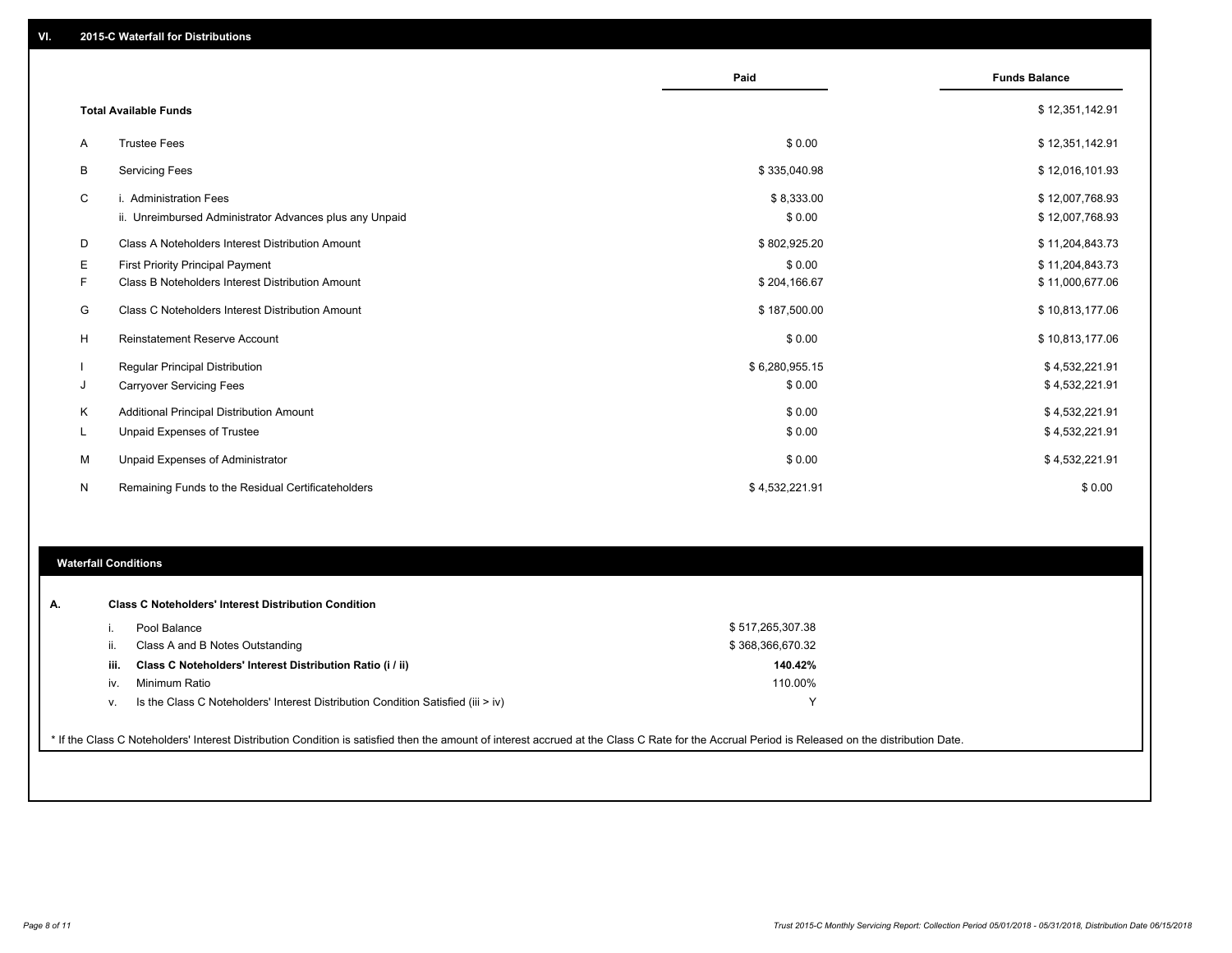## Principal Paid \$4,235,041.42 \$ 2,045,913.73 \$ - Interest Shortfall \$ - \$ - \$ - Interest Paid \$ 345,145.16 \$ 207,925.85 \$ 249,854.19 Total Interest Due \$249,854.19 \$ 207,925.85 \$ 207,925.85 \$ 249,854.19 Interest Shortfall from Prior Period Plus Accrued Interest \$ - \$ - \$ - Current Interest Due \$ 345,145.16 \$ 207,925.85 \$ 249,854.19 Accrued Interest Factor 0.002291667 0.002857778 0.003331389 Interest Rate\* 2.75000% 3.31871% 3.86871% Daycount Fraction 0.08333333 0.08611111 0.08611111 Accrual Period End 6/15/2018 6/15/2018 6/15/2018 Accrual Period Begin 5/15/2018 5/15/2018 5/15/2018 Record Date (Days Prior to Distribution) 1 1 NEW YORK BUSINESS DAY 1 NEW YORK BUSINESS DAY 1 NEW YORK BUSINESS DAY Spread/Fixed Rate 2.75% 1.40% 1.95% Index FIXED LIBOR LIBOR Beginning Balance \$ 75,000,000.00 \$ 150,608,797.25 \$ 72,757,873.07 \$ \$ 72,757,873.07 Cusip/Isin 78448RAB2 78448RAC0 78448RAD8 **A2A A2B A3 Distribution Amounts VII. 2015-C Distributions**

Paydown Factor 0.020459137 0.020459137 0.000000000 Ending Principal Balance \$ 75,000,000.00 \$ \$ 76,000,000.00 \$ 70,711,959.34 \$ 75,000,000.00

0.707119593 0.707119593 1.000000000

\* Pay rates for Current Distribution. For the interest rates applicable to the next distribution date, please see https://www.salliemae.com/about/investors/data/SMBabrate.txt.

Ending Balance Factor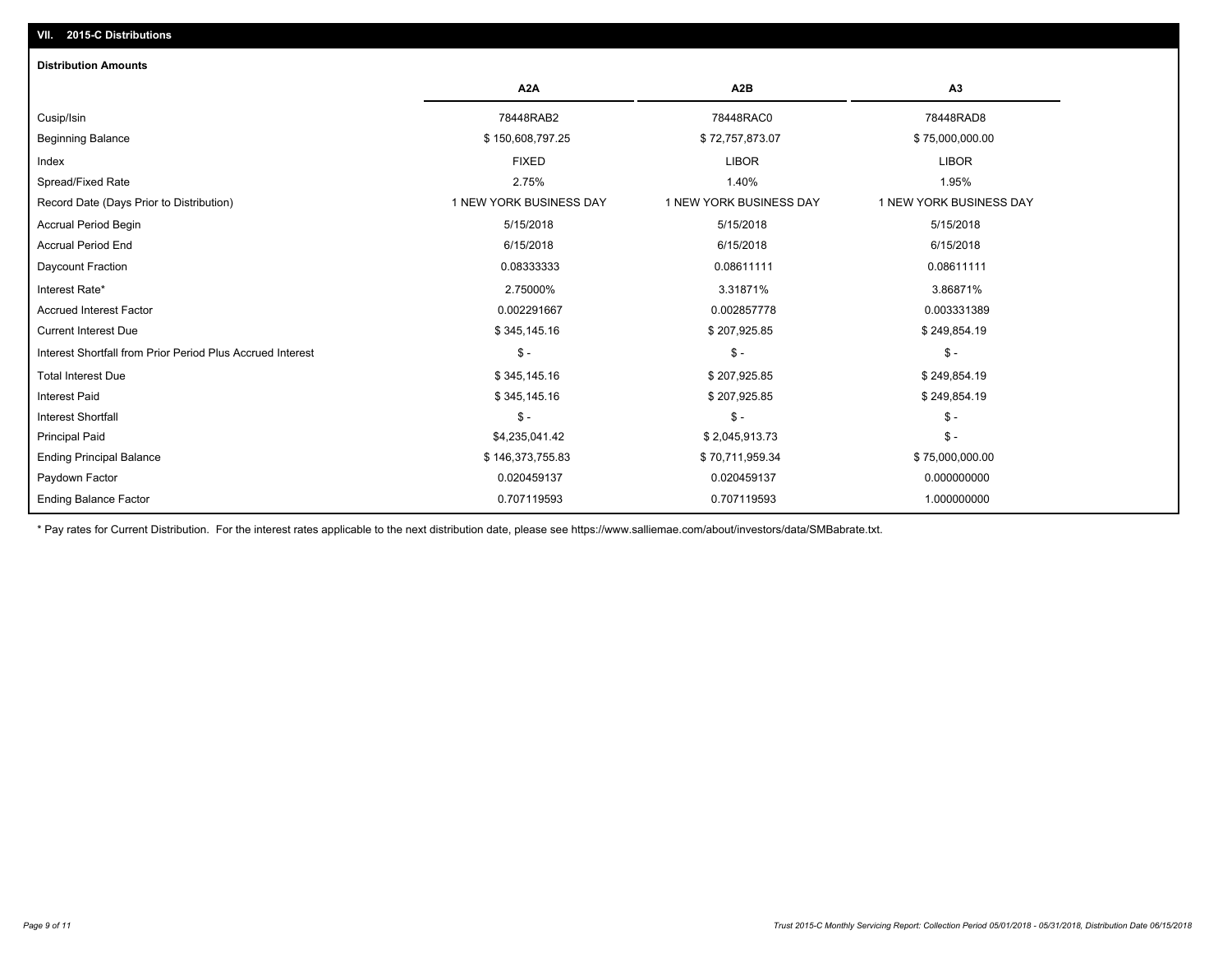| <b>Distribution Amounts</b>                                |                         |                         |
|------------------------------------------------------------|-------------------------|-------------------------|
|                                                            | в                       | C                       |
| Cusip/Isin                                                 | 78448RAE6               | 78448RAF3               |
| <b>Beginning Balance</b>                                   | \$70,000,000.00         | \$50,000,000.00         |
| Index                                                      | <b>FIXED</b>            | <b>FIXED</b>            |
| Spread/Fixed Rate                                          | 3.50%                   | 4.50%                   |
| Record Date (Days Prior to Distribution)                   | 1 NEW YORK BUSINESS DAY | 1 NEW YORK BUSINESS DAY |
| <b>Accrual Period Begin</b>                                | 5/15/2018               | 5/15/2018               |
| <b>Accrual Period End</b>                                  | 6/15/2018               | 6/15/2018               |
| Daycount Fraction                                          | 0.08333333              | 0.08333333              |
| Interest Rate*                                             | 3.50000%                | 4.50000%                |
| <b>Accrued Interest Factor</b>                             | 0.002916667             | 0.003750000             |
| <b>Current Interest Due</b>                                | \$204,166.67            | \$187,500.00            |
| Interest Shortfall from Prior Period Plus Accrued Interest | $\mathcal{S}$ -         | $\mathsf{\$}$ -         |
| <b>Total Interest Due</b>                                  | \$204,166.67            | \$187,500.00            |
| <b>Interest Paid</b>                                       | \$204,166.67            | \$187,500.00            |
| <b>Interest Shortfall</b>                                  | $\mathsf{\$}$ -         | $\mathbb{S}$ –          |
| <b>Principal Paid</b>                                      | $\mathsf{\$}$ -         | $\mathsf{\$}$ -         |
| <b>Ending Principal Balance</b>                            | \$70,000,000.00         | \$50,000,000.00         |
| Paydown Factor                                             | 0.000000000             | 0.000000000             |
| <b>Ending Balance Factor</b>                               | 1.000000000             | 1.000000000             |

\* Pay rates for Current Distribution. For the interest rates applicable to the next distribution date, please see https://www.salliemae.com/about/investors/data/SMBabrate.txt.

**VII. 2015-C Distributions**